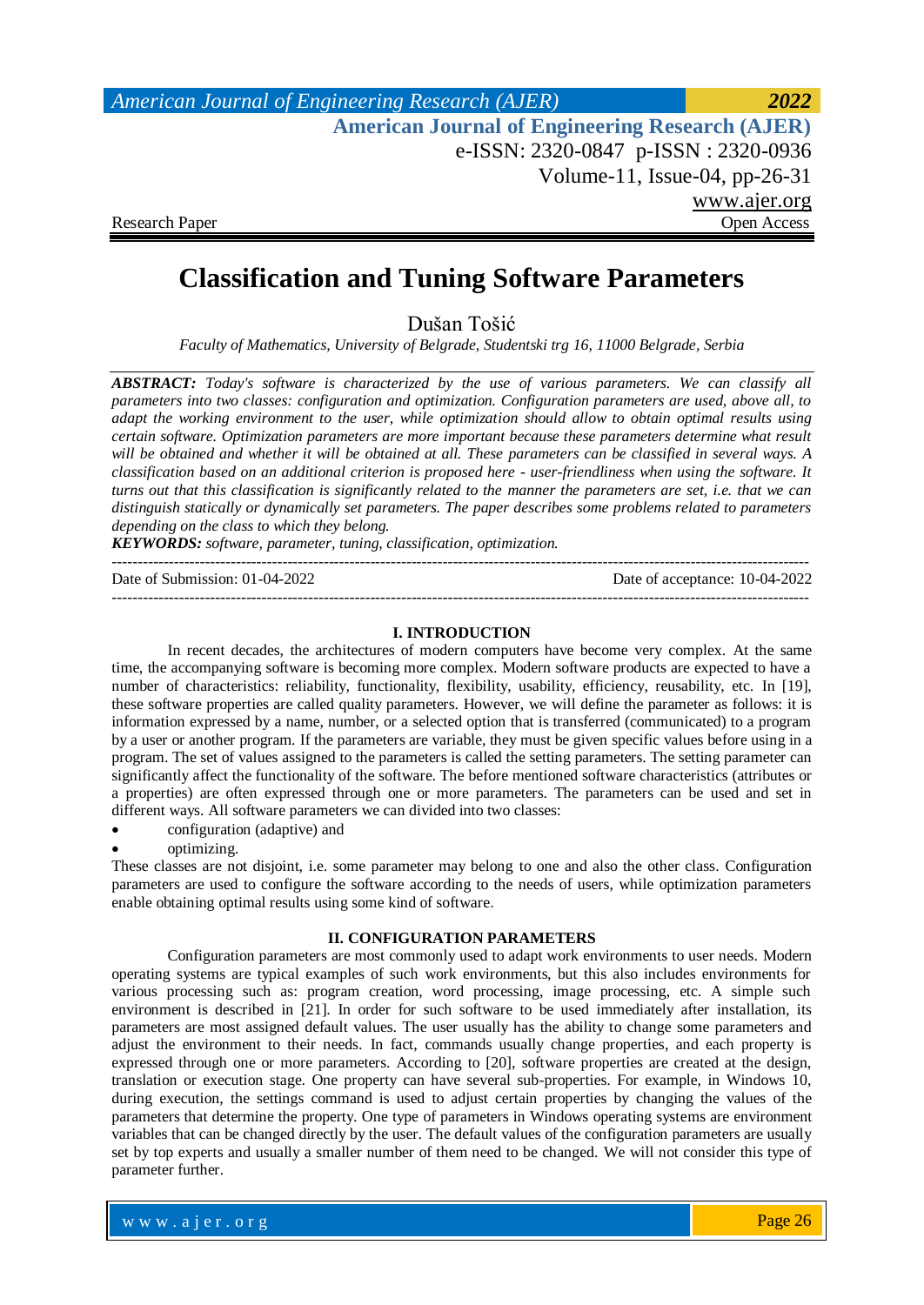### **III. OPTIMIZATION PARAMETERS**

The class of optimization parameters consists of the parameters of specific software applications. Some authors only mean this type of parameter by software parameters. These parameters are related to performance, security, robustness and other properties of the software. Setting these parameters is more important than setting the configuration ones because it usually depends on what results will be obtained and whether they will be obtained at all. In [8], concrete examples show how even small changes in parameter values can lead to poor results. Setting optimization parameters is usually done during software execution. However, it can also be performed during software testing and then the initial parameter values are changed. For the problem to be solved, it is important to determine the optimal values of the parameters, i.e. values for which the best solution, to the problem to be solved, will be obtained. Therefore, significant attention of researchers has been paid to finding the optimal configuration of parameters. According to Eiben et al. [10] there are two approaches to setting parameters:

- 1. parameter tuning or
- 2. parameter control

These approaches practically introduce two classes of parameters and it can be said that this is the most common classification accepted by many authors [2], [3], [25], [27]. Thus, by using this classification, two classes of parameters are determined: tuned and controlled

The tuning parameter is based on the procedure of finding values for parameters before running the algorithm for given problem. In parameter tuning, once the parameter values are selected, these values remain fixed during the run of the program. In parameter control, a set of initial values are selected and changed during the program run according to some strategies. Software based on parameter tuning consists of two parts: the first part in which the selection of parameters is performed and the second part in which the algorithm for a given problem is implemented. These parameters are, in fact, static set parameters. The second type consists of parameter control, which, after the initial setting, can be changed during the implementation of the algorithm. The parameters selected in this way can be called dynamically set parameters.

However, we will introduce here a more detailed classification of parameters (a somewhat modified classification listed in [7]) considering the convenience of the software for end user, i.e. easy to use. So, we can distinguish the following classes of parameters:

(1) Fixed in advance (pre-fixed)

- (2) Pre-adjusted (pre-set)
- (3) Dynamic adjustable
- (4) Automatic tuned in advance
- (5) Automatic and dynamic adjustable

The parameters from classes (1), (2) and (4) belong to the class of statically set parameters, while (3) and (5) belong to the class of dynamically set parameters.

#### **(1) Fixed in advance**

This type of parameter is usually represented by constants and their values are set before compiling the program. For example, in a Java program, three fixed parameters can be defined and set as follows:

```
……… 
class Apl 
{ 
    final int PAR1 = 55;
    final int PAR2 = 102;
    final double PAR3 = 2.56;
 ………
 }
```
If we want to change the value of a parameter, the program must be recompiled. This way of using parameters is impractical - it can be found in student programs, but almost never in professionally made software.

#### **(2) Pre-adjusted**

In this case, the parameters are variable and their values are set during program execution. Usually, when starting the program, the user is first asked to set values of parameters, and then the main part of the application is executed. Problems arise here if the parameters are not set well, the application may not generate results at all. It often happens that practically useless results are obtained. Fig. 1 shows the panel for setting the parameters for the application of the genetic algorithm (GA). We see that there are a dozen parameters that the user needs to set before executing the application. Good knowledge of genetic algorithms is required to set optimal parameter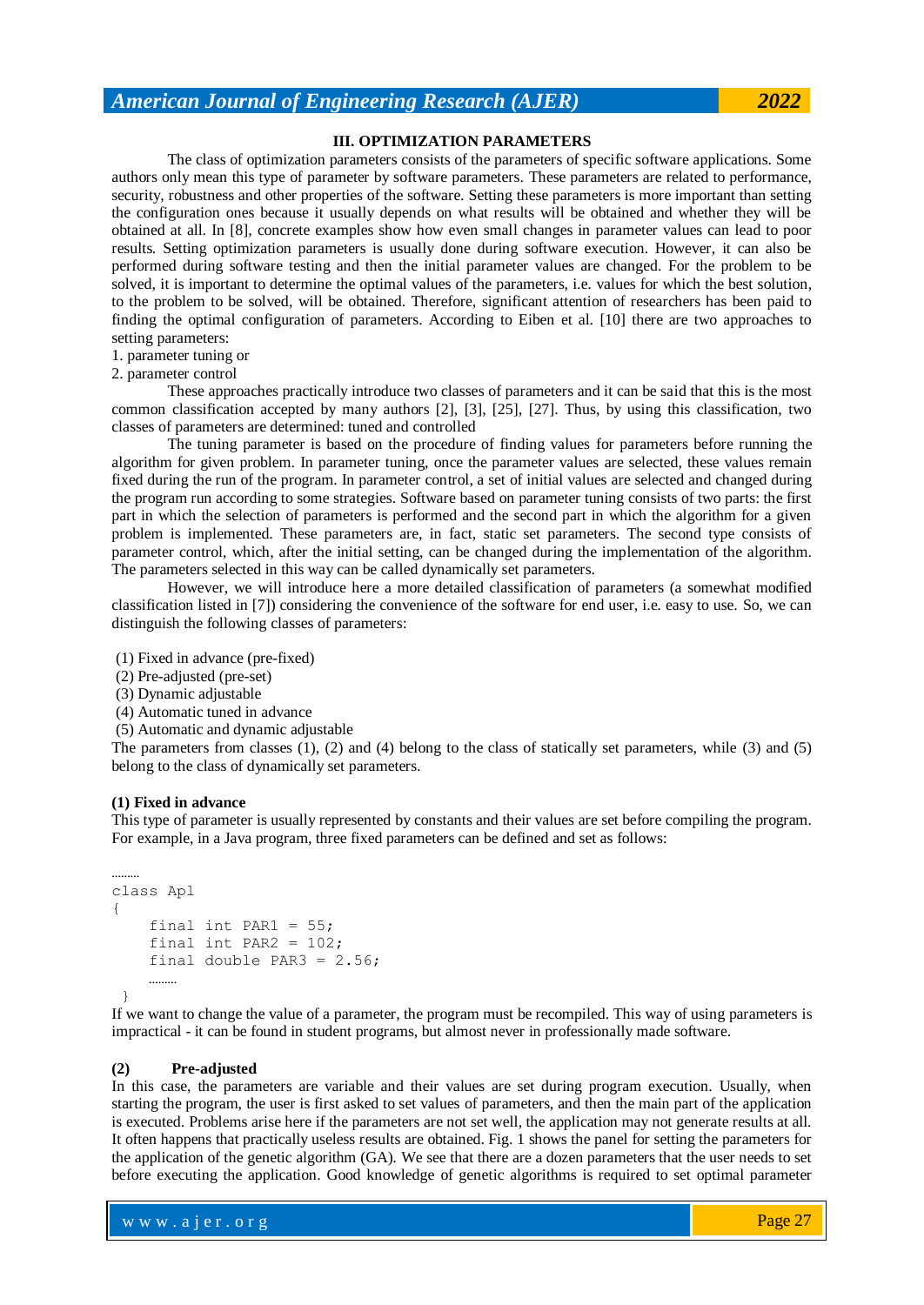values. So, expert knowledge for GA is desirable. As a rule, in evolutionary algorithms, especially in genetic ones, a larger number of parameters appear, which stimulated research related to software optimization parameters in general ([25], [2], [4], [23]).

| $\triangleq$ GAconfig | $\Box$<br>$\times$<br>$\overline{\phantom{a}}$                                                                 |
|-----------------------|----------------------------------------------------------------------------------------------------------------|
| Menu Help             |                                                                                                                |
| Basic Details         |                                                                                                                |
|                       | Name of the problem:<br>Optimization type: $MIN \sim$<br>Random seed: 15531                                    |
|                       | $\frac{1}{150}$<br>$295$ Elite: $\boxed{100}$ 0<br>$\frac{1}{5}$<br>Number of individuals:<br>150<br>75<br>150 |
|                       | OnePoint $\sim$<br>Crossing:                                                                                   |
|                       | Fine Grained Tournament $\sim$<br>Selection:                                                                   |
|                       | Frozen genes $\sim$<br>Mutation:                                                                               |
|                       | $\frac{1}{50}$<br>$\sim 1$<br>$\frac{1}{\theta}$<br>Probability of generating an individual (%): 50<br>100     |
|                       | Instance Folder: instance                                                                                      |
|                       | Instance file extension: dat<br>$\check{~}$                                                                    |
|                       | Show<br>Write                                                                                                  |

Fig 1. Panel for setting the parameters for the application of the genetic algorithm (GA)

## **(3) Dynamically adjustable**

The characteristic of this type of parameters is that the user can change the initial setting of parameters during the execution of the application. In this case, the help of an expert to select the optimal parameter values is suitable also.

### **(4) Automatic tuned in advance**

Automatic tuned parameters in advance are set before execution of application without user intervention and cannot be reset during application execution. In this case, the help of an expert is not necessary, but the methods of artificial intelligence are used to set the parameters.

## **(5) Automatic and dynamic adjustable**

Automatic and dynamic adjustable parameters are set without user intervention and their values can be changed depending on the program flow. Here, too, the methods of artificial intelligence are used to set parameters. The parameters described in sections 3.1, 3.2 and 3.4 belong to the group of statically set parameters, while the parameters described in 3.3 and 3.5 are dynamically set.

Any kind of parameters should be set so that the software generates optimal results. If such a parameter setting exists, we will call it the optimal setting. A number of questions can be asked about setting parameters. Can we get the optimal setting and meet other software requirements? Which class of parameters to choose for a specific problem? Does the choice of parameters affect the efficiency of the program, etc.? We will consider some of these questions in section 5.

## **IV. RELATED WORK**

A considerable amount of research has been devoted to setting software parameters. Paper [2] and [3] concerned to search-based software engineering (SBSE) techniques for setting parameters. The authors performed empirical analysis on parameter tuning in SBSE analyzing data from more than a million experiments and confirmed that tuning has a critical impact on algorithmic performance. SBSE is a general approach to software engineering in which search based optimization algorithms are used to address different problems in software engineering.

In [6], a method for permanent parameter tuning of optimization algorithms is described. Mathematical formalization of parameter tuning problem and meta-model are described too. The proposed method of permanent parameter tuning was implemented in the automated parameter tuning system allowing: get optimal strategy or set the effectiveness value of the strategy.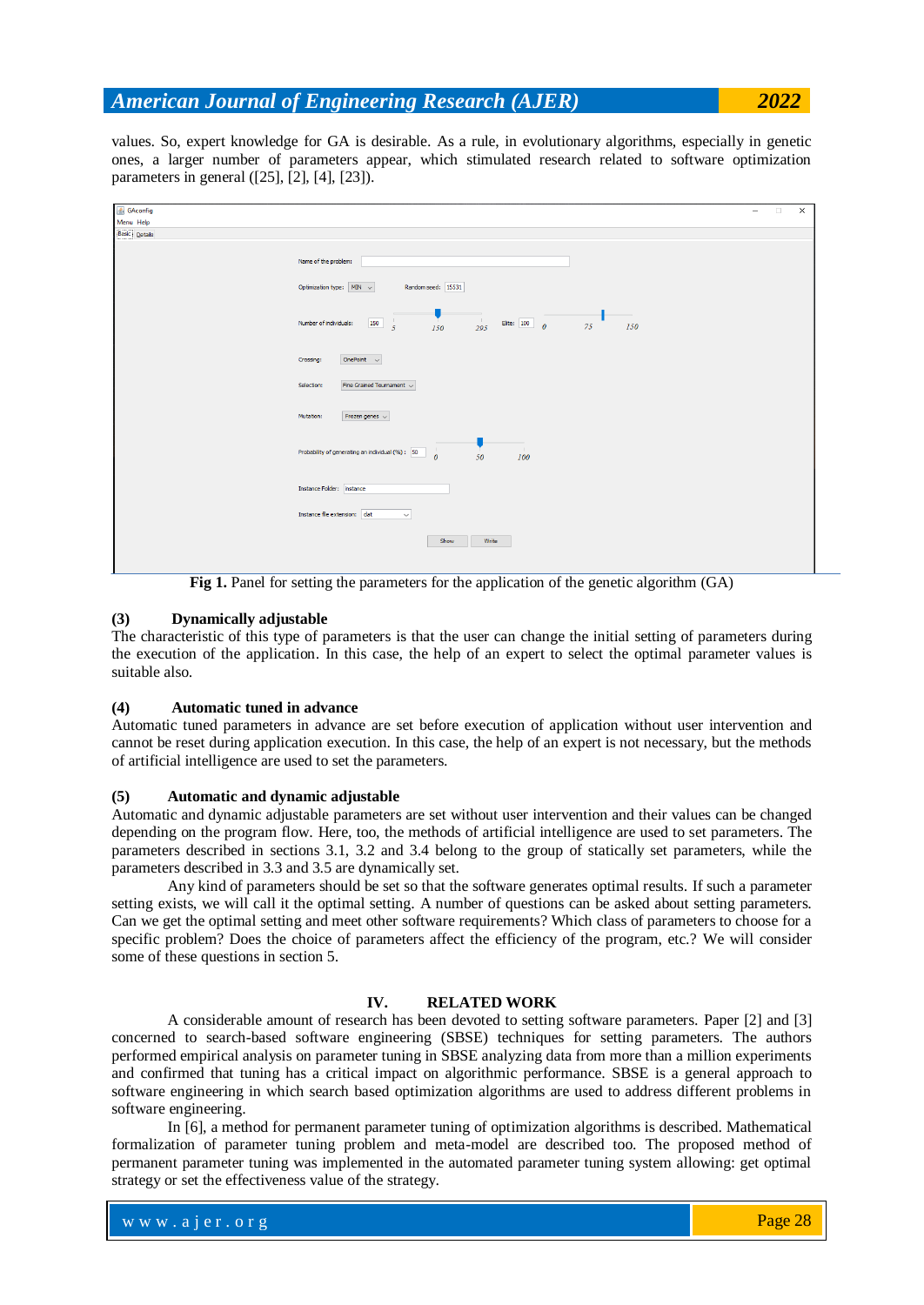The paper [5] contains a description of a new software tool, called Segmentation Parameter Tuning 3 (SPT3).Segmentation is procedure to split the image into discrete meaningful objects and it is used in GEOBIA. SPT3 is designed for automatic tuning of segmentation parameters based on a number of optimization algorithms using different quality metrics as fitness functions.

In [9] a method for setting parameter values based on software testing and machine learning is described. Three Mixed Integer Linear Programming (MILP) solvers with a large number of parameters were considered: GLPK 4.11, CBC 1.01 and CPLEX 9.0. The proposed method (called STOP) allows the values of parameters to be found much better than the default ones using a relatively small number of optimization trials.

[11] and [12] contain a description of the procedure in the integration of existing software into autonomic frameworks. The process takes place in three phases: automating the identification of tuning parameters, rearchitecting to centralize and expose them, and combining these two capabilities to facilitate the integration of existing software into autonomic frameworks. The paper [11] emphasizes the first phase. Parameters (both known and unknown) are identified in the code using static analysis and pattern matching techniques. Software Tuning Panels for Autonomic Control (STAC) project is developed to assist in the transition to more autonomic control. The proposed methodology has been successfully applied to large, open source Java systems.

The paper [13] contains a description of the methodology for setting software parameters based on the use of probabilistic reasoning and decision-making techniques that have been developed by researchers in artificial intelligence, operations research, and other related fields.

In [14], automatic parameter tuning for big data analytics frameworks (BDAF), such as Hadoop MapReduce, Spark, and Dryad, is proposed. These frameworks feature a large number of configuration parameters to users. AutoTune – an automatic parameter tuning system that aims to optimize application execution time on BDAF is presented. Subtle techniques related to big data, related to machine learning, have been used in this system.

The description of the BestConfig system for automatically finding the best configuration setting is presented in [15]. BestConfig (designed with an extensible architecture) uses the divide-and-diverge sampling method and the recursive bound-and-search algorithm to automate the configuration tuning for general systems.

 In [16] iTuned, a tool that automates the task of identifying good settings for database configuration parameters, is depicted.

The trade-offs between exact and approximate optimizers for solving a quality-based software selection and hardware mapping problem, from the scalability perspective, is considered in [18].

#### **V. ACHIEVEMENTS AND CHALLENGES RELATED TO PARAMETER SETTING.**

The quality of the software significantly depends on the parameters. The existence of parameters contributes to the flexibility of the software. The possibility of determining the optimal parameter setting is especially important. Unfortunately, it is not possible to determine the optimal parameter setting for any problem. It has been mathematically proven in the No Free Lunch (NFL) theorem [24]. In [3], it was explained how NFL theorem refers to algorithms with different parameters. "On average, all algorithms perform equally on all possible problems. For any problem an algorithm is good at solving, there always exist problems for which that algorithm has worse performance than other algorithms. Because the same algorithm with different parameter settings can be considered as a family of different algorithms, the NFL theorem applies to tuning as well. However, the NFL is valid only when all possible search problems are considered." Although we cannot find the optimal setting of the parameters, the fact is that different solutions of the source problem are obtained for different parameter settings, or are not obtained at all. Is it possible to determine a parameter setting that is as close to optimal as possible? Many researchers have dedicated themselves to solving this problem and have developed various methods for finding "near optimal parameter settings" ([6], [13], [16], [17], [18], [2]).

Various solutions are offered in which, first of all, the parameters described in sections 3.4 and 3.5 are used. In both cases the parameters are set automatically, but different techniques are used to set the parameters. The tuning parameter refers to the parameter from section 3.4, while the control parameter applies to the parameters from section 3.5. The question that arises is: "Which approach is better, parameter tuning or parameter control?" This question is considered in detail in [27] for evolutionary algorithms. The conclusion is: ([27]) "An obvious answer would be that both have their own strength and weaknesses, so general claims about the superiority of one of the two would be wrong. However, the best static parameter values will never be better than the best scheme that changes them on the fly. Since, in principle, keeping parameter values static is just a special case of parameter control in which the parameter values do not change." This holds ln general for automatic parameter setting. It can be concluded that the control parameter is a powerful way to set the parameters. However, this way is insufficiently researched or applied in practice. There are three mechanisms for changing parameter values: deterministic, adaptive or self-adaptive ([28]). We will not deal with problems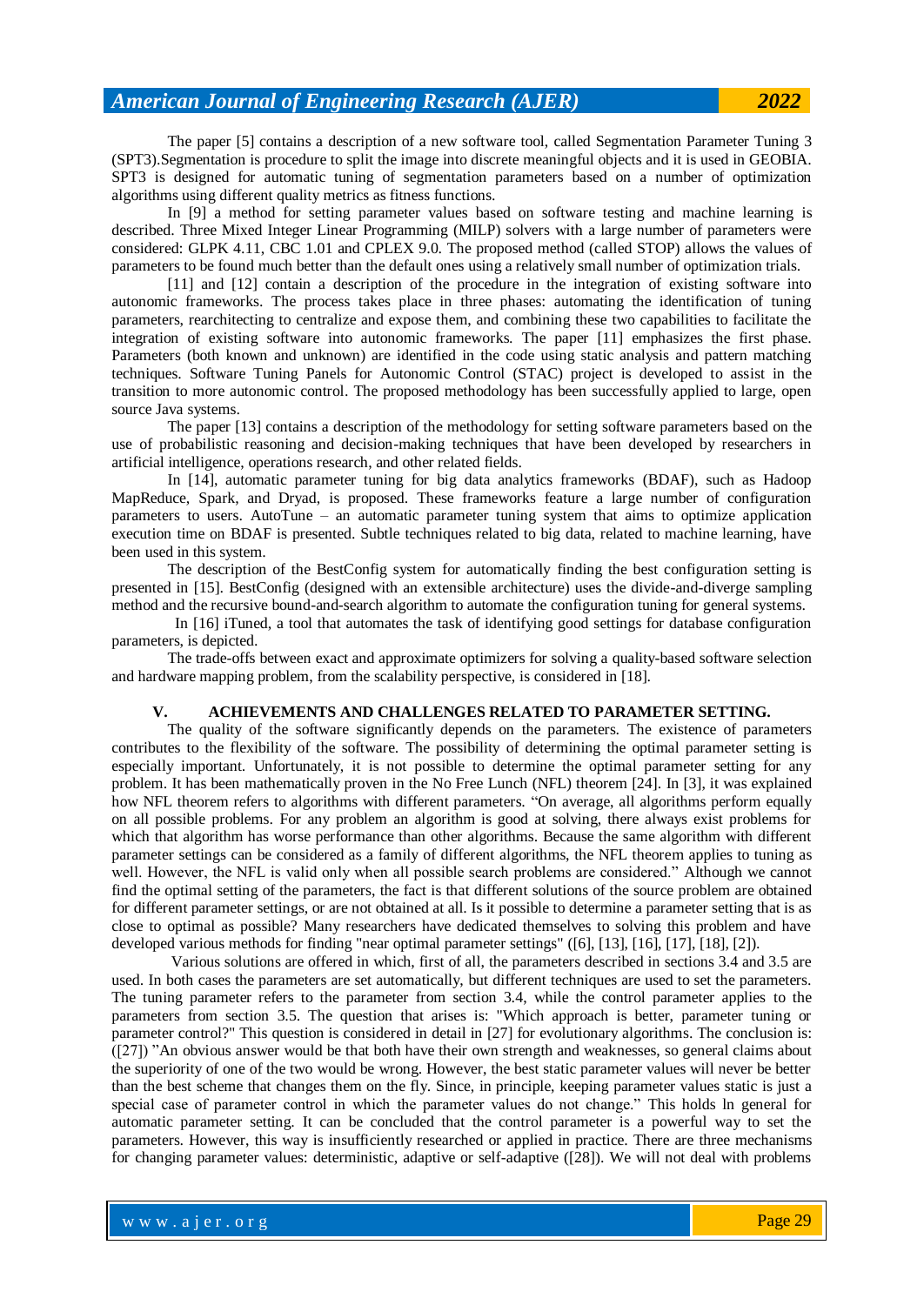related to parameter control here, and some of recent results in this area can be found in [27], [28] and [29]. Results of EA research related to parameter control can be applied in other areas.

 Unlike parameter control, significantly more results have been obtained by studying parameters tuning. According to [27], depending on the techniques used, there are four approaches to parameters tuning: sampling methods, model-based methods, screening methods, and meta-randomized search algorithms. We will not consider here the various techniques used to adjust the parameters. In order to present some problems that occur with parameter tuning, we will describe in general the most common way of tuning parameters. Adopting the terminology from [17], we denote by *A* target algorithms, i.e. an algorithm with *n* parameters whose performance should be optimized by using a given set of training instances *I*. Different problem instances require different parameter configurations and the goal is to determine an almost optimal setting or each instance. Denote by *B* an algorithm used to tune parameters of *A* and refer to it as the *configurator*. Algorithm *B* defines a *meta software* (meta software is software operating on software) for setting the parameters. Let *p = [p<sub>1</sub>, p<sub>2</sub>, ..., pn]* be a configuration of parameters where *pi*  $\epsilon[a_i, b_i]$ *, {i=1,n}*. This determines the parameter configuration space Q and we can present it with a Cartesian product  $(b_1 - a_1) x (b_2 - a_2) x \cdots x (bn - an)$ . The space *Q* is huge and evaluating all possible parameter combinations is infeasible in practice. Therefore, various heuristics are used to search for approximately optimal parameter configurations. Denote by *F(p)* a performance metric function which measures the worth of the parameter tuning of algorithm *A* through a series of instances. The automated parameter tuning problem boils down to an optimization problem that seeks  $p \epsilon Q$  to minimizes  $F(p)$ . The function  $F(p)$  is a meta function on *p* (calculated via algorithm *B*) and, as a rule, is very complicated to calculate. For the known algorithm *A*, the execution of algorithm *B* is usually done by choosing a set of training instances *I*, a set of testing instances *T* and determining the configuration  $p \epsilon Q$  which minimizes the function  $F(p)$  to measure the performance of algorithm *A* on a given set *I*. The set of instances *T* is used to execute algorithm *A* using the *p* configuration.

 Finding an almost optimal configuration *p* requires extensive calculations ([2], [3], [25]) so that executing meta software can take much longer time than executing target algorithm *A*. Therefore, various methods of artificial intelligence (machine learning, heuristics) are used to memorize certain data and reduce calculations. [1] contains a description the Self-Adapting Numerical Software (SANS) that mediates between the application program and the computational platform. The main component of SANS is the Intelligent Agent (IA) that automates the selection method based on data, target algorithm and system attributes. IA determines parameters using heuristics. To make the choice of parameters to be optimal, computing platform characteristics are also taken into account. Here the parameters are adjusted automatically, but the choice is narrowed only to numerical software. This choice of parameters cannot predict the time required to execute the program because the library could be very rich and it is not known which method will be used.

 A new problem arises here: *limited search budget*. The question is: when to stop the search if it takes too long? The time required to execute the program is usually limited. If the problem is such that the search cannot be completed in the available time, instead of automatically setting the parameters, it may be more rational for the user to set the parameters himself as in sections 3.2 and 3.3. It is possible for a certain number of parameters to be fixed by the end user, and for the remaining parameters to be generated automatically ([2], [3]).

#### **VI. CONCLUSION**

The use of parameters is inevitable in modern software. The parameters contribute to software flexibility and the comfort of work environments for users. Depending on the type of software, the division of parameters into configuration and optimization is proposed here. Optimization parameters are more significant and there is a large amount of research related to these parameters. These parameters can be further classified and one classification was proposed in Section 3. The main criterion was the ease of use of the software depending on the parameters. If the user has to set the parameter values himself, the software is more inconvenient and vice versa, if the parameter values are generated automatically, the software is more convenient to use. This classification to some extent coincides with the previously introduced division of parameters into tuned and controlled. Problems related to parameter tuning and parameter control have been intensively studied in the previous dozen years and significant results have been obtained, especially for parameter tuning. These results directly relate to the classes of parameters listed in Section 3, which are discussed in more detail in Section 5. Of interest for further study may be the case where the user can fix the values of some parameters, while the values of other parameters are determined automatically.

#### **REFERENCES**

[1]. Jack Dongarra, Victor Eijkhout: Self-adapting Numerical Software and Automatic Tuning of Heuristics, ICCS Computational Science — ICCS, 759-767, (2003), DOI 10.1007/3-540-44864-0\_78.

<sup>[2].</sup> Arcuri, Andrea, and Gordon Fraser. "On parameter tuning in search based software engineering." In: International Symposium on Search Based Software Engineering, Springer, Berlin, Heidelberg, 33-47, (2011).